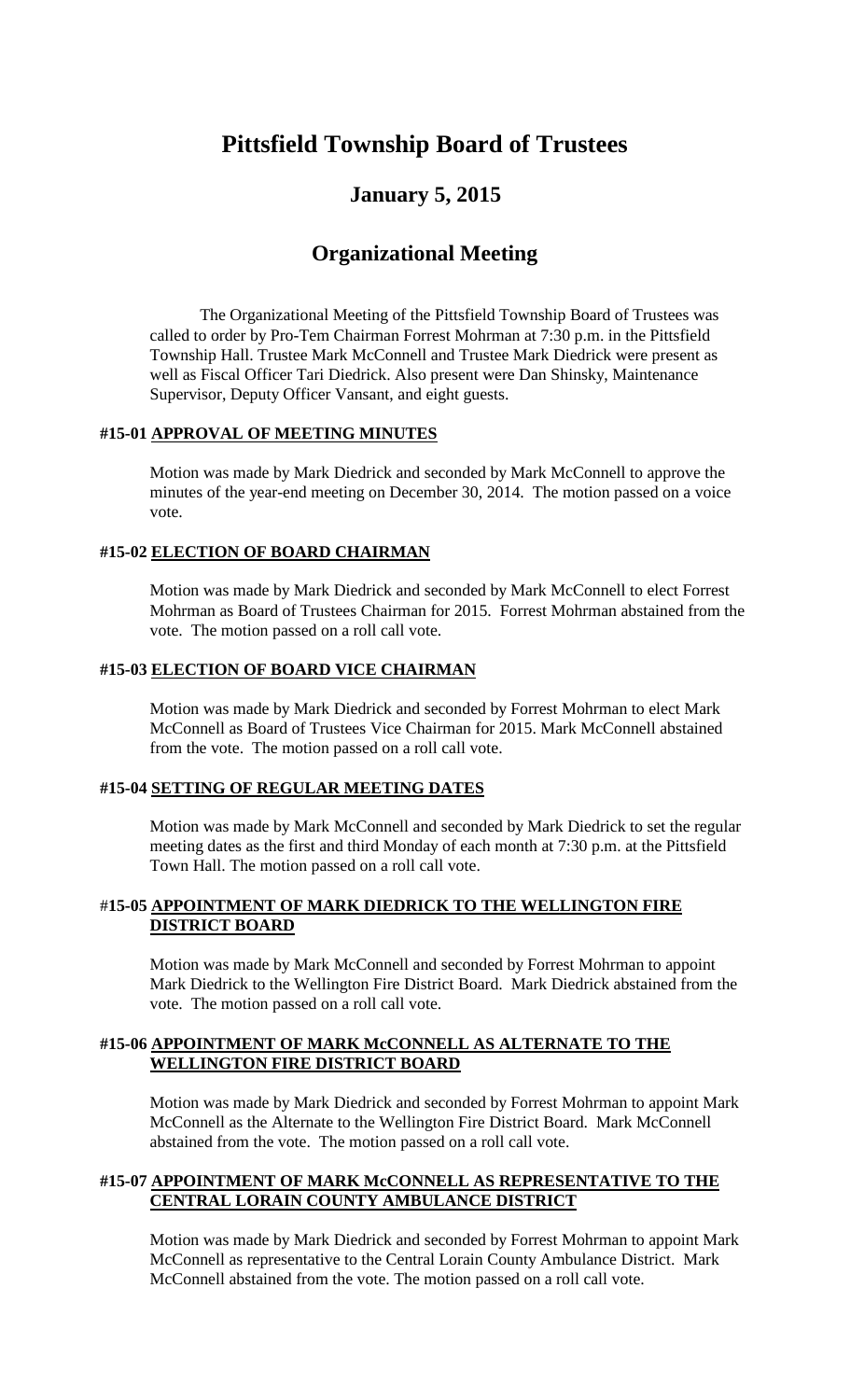# **#15-08 APPOINTMENT OF FORREST MOHRMAN AS ALTERNATE REPRESENTATIVE TO THE CENTRAL LORAIN COUNTY AMBULANCE DISTRICT**

Motion was made by Mark Diedrick and seconded by Mark McConnell to appoint Forrest Mohrman as alternate representative to the Central Lorain County Ambulance District. Forrest Mohrman abstained from the vote. The motion passed on a roll call vote.

# **#15-09 APPOINTMENT OF FORREST MOHRMAN AS REPRESENTATIVE TO THE LORAIN COUNTY COMMUNITY ALLIANCE**

Motion was made by Mark McConnell and seconded by Mark Diedrick to appoint Forrest Mohrman as representative to the Lorain County Community Alliance. Forrest Mohrman abstained from the vote. The motion passed on a roll call vote.

# **#15-10 APPOINTMENT OF FORREST MOHRMAN AS REPRESENTATIVE TO THE LORAIN COUNTY GENERAL HEALTH DISTRICT ADVISORY COMMITTEE**

Motion was made by Mark McConnell and seconded by Mark Diedrick to appoint Forrest Mohrman as representative to the Lorain County General Health District Advisory Committee. Forrest Mohrman abstained from the vote. The motion passed on a roll call vote.

# **#15-11 APPROVAL TO KEEP THE SALARY THE SAME FOR THE MAINTENANCE SUPERVISOR BUT TO PICK UP THE FULL COST OF SINGLE COVERAGE HEALTH INSURANCE FOR THIS EMPLOYEE FOR A PERIOD OF ONE YEAR**

Motion was made by Mark Diedrick and seconded by Mark McConnell to approve a resolution to keep the salary the same for the Maintenance Supervisor for 2015 but to pick up the full cost of single coverage health insurance for this employee for a period of one year. This amount of single coverage will be \$692.00 per month. The motion passed on a roll call vote.

# **#15-12 APPROVAL TO CONTINUE THE SAME SALARIES AND WAGES FOR 2015 AS WAS APPROVED IN 2014**

Motion was made by Mark Diedrick and seconded by Mark McConnell to approve the continuation of the same salaries and wages throughout 2015 as was approved for 2014. (See attached listing.) The motion passed on a roll call vote.

# **#15-13 APPROVAL OF RESOLUTION TO SET THE OPEN MEETING POLICY**

Motion was made by Mark McConnell and seconded by Mark Diedrick to approve the following resolution:

# **OPEN MEETING RESOLUTION**

The Board of Trustees of Pittsfield Township, Lorain County, Ohio, in compliance with RC 121.22(F), hereby establishes the method whereby any person may determine the date, time and place of regular meetings and the date, time, place and purposes of special meetings of the Board, and whereby the news media may be notified of the date, time, place and purposes of special and emergency meetings of the Board.

# **1. Regular meetings**

Regular meetings of the Board will be held the first and third Monday of each month, at 7:30pm. Unless otherwise provided, all meetings will be held at Pittsfield Township Hall, located at 16940 St. Rt. 58.

The Fiscal Officer shall give notice of regular meetings by posting the meeting date on the public sign board in the township park as well as insuring the dates are available on the township website. If the date, time or location of a regular meeting is changed, notice of the change shall be posted as provided in this section at least 5 days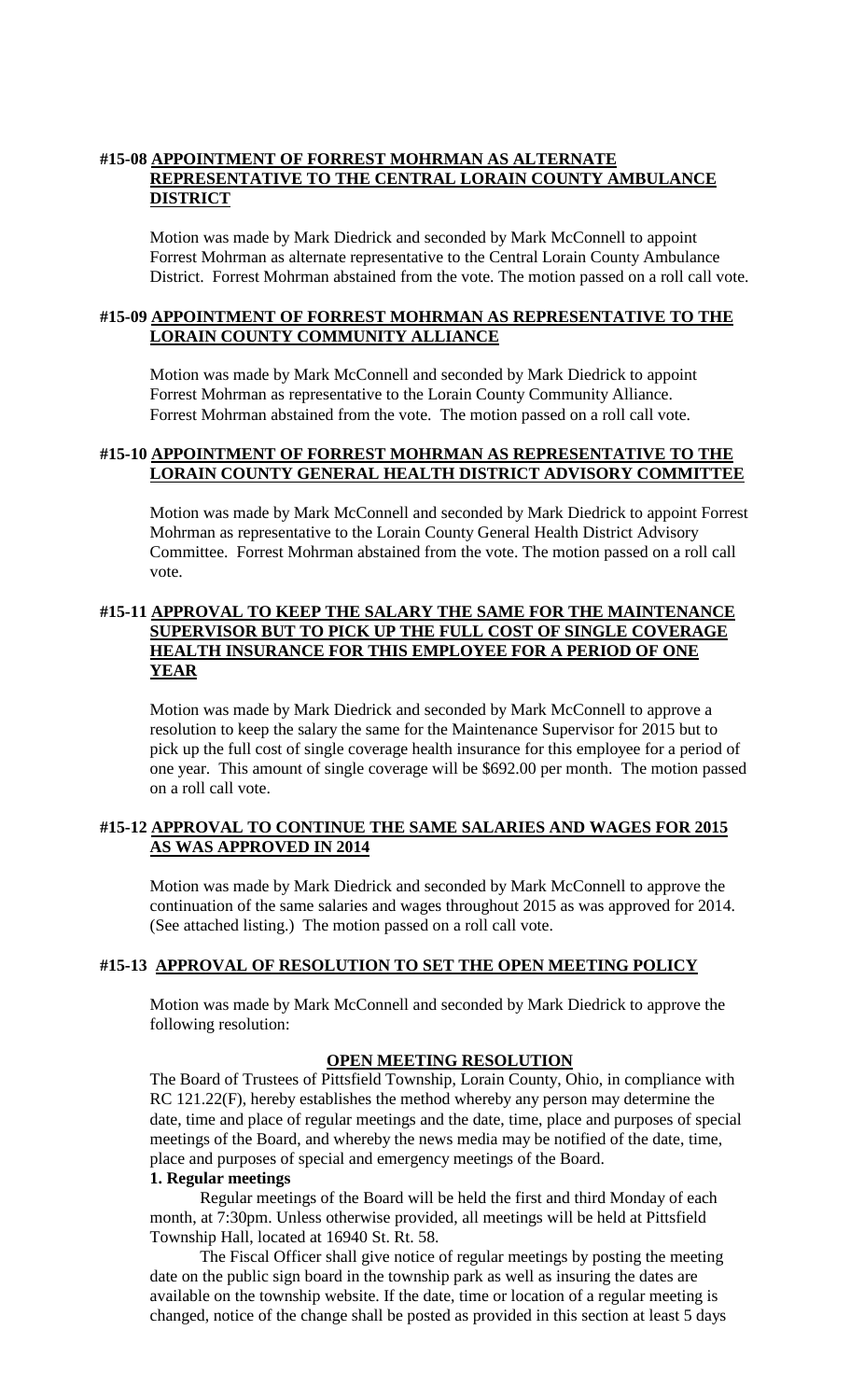prior to the meeting.

#### **2. Special and emergency meetings**

Special meetings of the Board will be held at the call of any two members of the Board of Trustees. The call for a special meeting shall specify the date, time, location and purposes of the meeting. Unless otherwise provided, special meetings will be held at the same location as regular meetings.

The Fiscal Officer shall give notice of the date, time, location and purposes of a special meeting other than an emergency meeting by posting in the same location(s) as provided for posting notice of regular meetings as well as attempt to place the information in at least one local newspaper if time allows. Notice shall be posted as far in advance of the meeting as practicable, but not less than twenty-four hours prior to the meeting.

If there is sufficient time to provide twenty-four hours' notice, the Fiscal Officer shall give notice of an emergency meeting in the same manner as notice of a nonemergency special meeting. Otherwise, notice of an emergency meeting is not required, except as provided in section 3 {or section 4}.

# **3. Notice to news media of special and emergency meetings**

News media who have requested notice of special meetings shall be individually notified by the Fiscal Officer of the date, time, location and purposes of any such meeting at least twenty-four hours in advance of the meeting. If the meeting is an emergency meeting, the member or members calling it shall immediately notify the media who have requested notification of the date, time, location and purposes of the meeting. **4. Notice of meetings to discuss particular business**

The Fiscal Officer shall give reasonable advance notice of all regular or special meetings at which a particular type of public business is to be discussed, to any person who has requested such notice. If time permits, such notice shall be by mail and may include a copy of the meeting agenda. Otherwise, telephone notice shall be given. A request for notice shall be in writing, shall state the requester's name, address, telephone number, and the nature of the public business in which the requestor has a particular interest and desires notice, and shall be accompanied by payment of a fee of \$10.00. Any such request shall remain in force for 12 months.

#### **5. Special notice required by law**

When a particular form or method of notice is required by statute for a public hearing or meeting of the Board, notice of the hearing or meeting shall be given in the form and manner prescribed by statute, in addition to notice otherwise required under this resolution.

The motion passed on a roll call vote.

#### **#15-14 APPROVAL OF THE PUBLIC RECORDS POLICY FOR THE TOWNSHIP**

Motion was made by Mark Diedrick and seconded by Mark McConnell to approve the attached Public Records Policy for Pittsfield Township. The motion passed on a roll call vote.

#### **#15-15 APPROVAL OF THE RECORDS RETENTION SCHEDULE**

Motion was made by Mark Diedrick and seconded by Mark McConnell to approve the attached Records Retention Schedule. The motion passed on a roll call vote.

#### **#15-16 APPROVAL OF THE SNOW EMERGENCY POLICY FOR THE TOWNSHIP**

Motion was made by Mark McConnell and seconded by Mark Diedrick to approve the attached Snow Emergency Policy for the Township. The motion passed on a roll call vote.

# **#15-17 APPROVAL OF FINANCIAL REPORTS**

Motion was made by Mark McConnell and seconded by Mark Diedrick to approve the financial reports as presented. See reports attached.

Current fund balance \$279,576.42 The motion passed on a roll call vote.